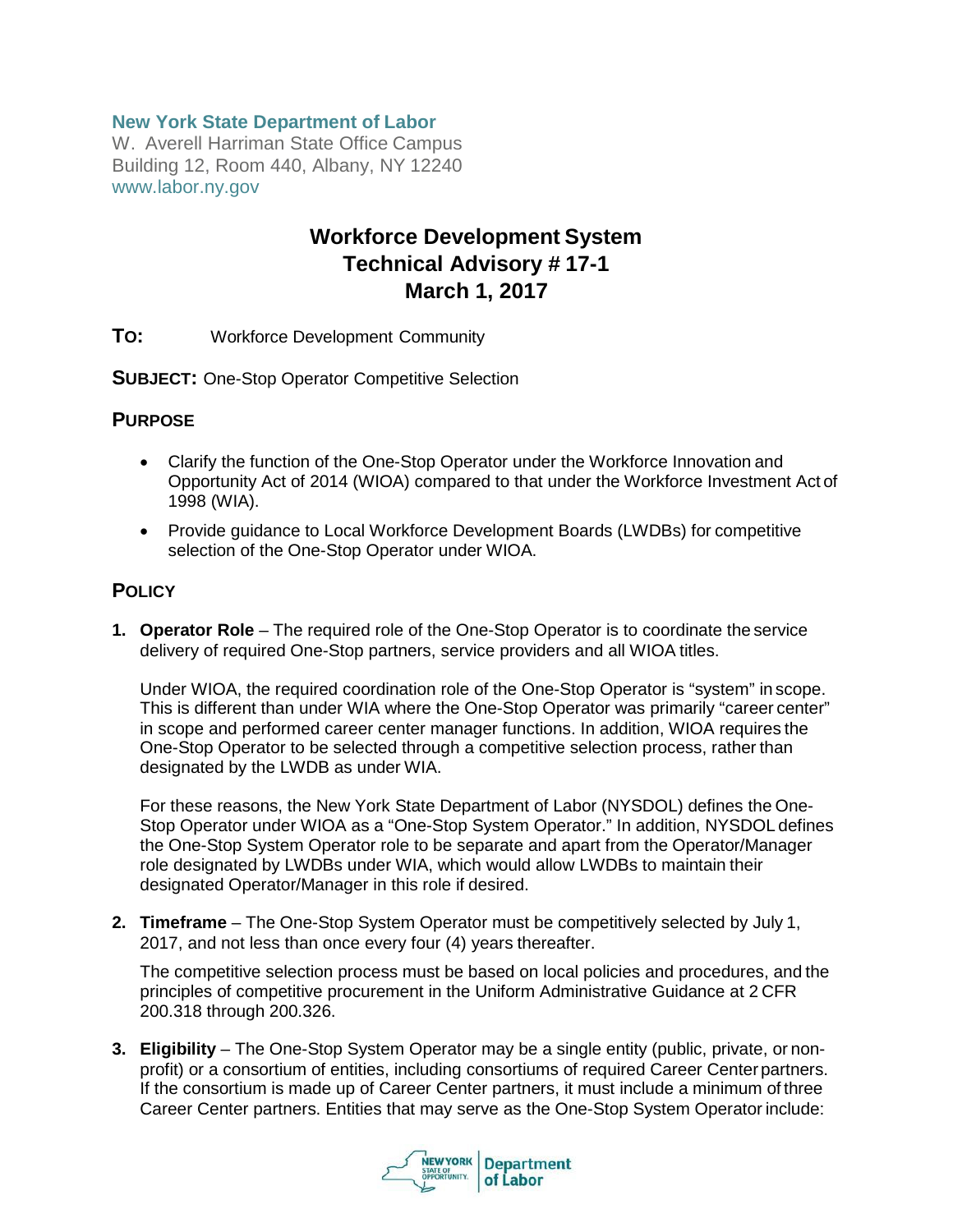- Institution of higher education;
- Employment service State agency established under the Wagner-Peyser Act on behalf of the local office of the agency;
- Indian tribes, tribal organizations, Alaska Native entities, Indian-controlled organizations serving Indians, or Native Hawaiian organizations;
- Community-based organization, non-profit organization, or intermediary;
- Private for-profit entity;
- Government agency or governmental unit, such as local or county governments, school districts, State agencies, and Federal WIOA partners;
- Nontraditional public secondary school such as a night school, adult school, or an area career and technical education school;
- LWDB, with the approval of the local Chief Elected Official(s) (CEO) and Governor; and
- Interested organization or entity, which may include a local chamber of commerce or other business organization, or a labor organization.

Elementary and secondary schools cannot be selected as the operator.

- **4. LWDB Selection Approval**  LWDBs may be selected as the One-Stop System Operator only with approval of the CEO(s) and the Governor. The Governor will determine if an LWDB can serve as the One-stop System Operator on a case-by-case basis provided the appropriate internal control, conflict of interest, and firewall policies are in place and adhered to throughout the competitive selection process.
- **5. Regional Operator**  LWDBs in a region may competitively select one One-StopSystem Operator to cover all of the Local Workforce Development Areas (LWDAs) in the region.

#### **ACTION**

LWDBs must perform the activities listed below.

- **1. Identify Resources**  Determine the available resources for the role of the One-Stop System Operator.
- 2. **Identify Geographic Location** Designate the geographical area the operator covers, whether that may be one or more Career Centers or LWDAs.
- **3. Identify the Role of the One-Stop System Operator** Identify the specific activities the operator must perform to meet the primary function of coordinating the service delivery across the system. LWDBs may identify additional roles and/or functions provided appropriate internal controls and firewalls are in place.

The role of the One-Stop System Operator must be clearly articulated in all phases of the competitive selection process, as well as in the legally binding agreement between the LWDB and the One-Stop System Operator.

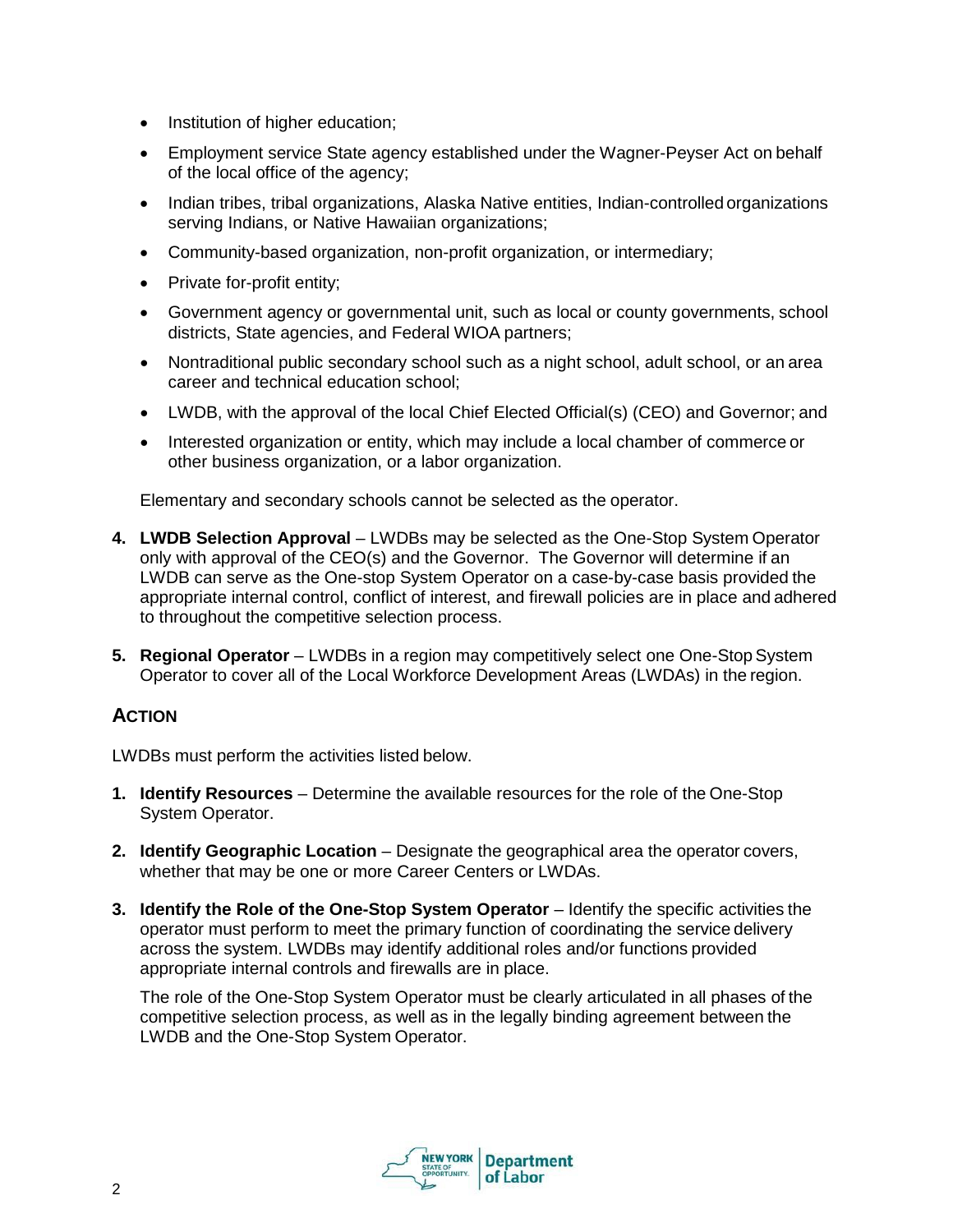- **4. Identify the Solicitation Instrument**  There are two types of solicitation instruments to competitively select the One-Stop System Operator: 1) Request for Qualifications (RFQ); and 2) Request for Proposals (RFP).
	- RFQ is used to describe the entity's general qualifications to perform a service or supply a product. The RFQ is used to establish a group of entities that are qualified and eligible to submit responses to an RFP.

Note that if more than one qualified entity responds to the RFQ solicitation, the solicitation must be reissued as an RFP.

- RFP is used for the procurement of services or technology in situations where price is not the sole determining factor and the award is based on a combination of cost and technical factors. The proposal offers solutions to the need specified in the RFP and defines how the entity intends to meet the RFP requirements.
- **5. NYSDOL Validation of the RFP/RFQ results**  NYSDOL must validate the solicitation results in order for the LWDB to proceed with selecting the One-Stop System Operator upon: a Sole Source Outcome; or a Failed Procurement Outcome.
	- *Sole Source Outcome*  A sole source outcome occurs when the RFQ or RFP does not result in a qualified entity.
	- *Failed Procurement Outcome*  A failed procurement outcome occurs when the RFQ or RFP results in one qualified applicant.
- **6.** Selection of the One-Stop System Operator The following describes selection of the operator for the three solicitation outcomes: Multiple Qualified Entities Outcome (under an RFP); Sole Source Outcome; and Failed Procurement Outcome.
	- *Multiple Qualified Entities Outcome*  This outcome occurs when more than one qualified entity responds to an RFP solicitation instrument. The LWDB must select the entity with the highest rating based on scoring of the applications.
	- **Sole Source Outcome** The LWDB has two options for selecting the One-Stop System Operator upon NYSDOL validation of a sole source outcome.
		- a. Designate an entity to serve as the One-Stop System Operator under the same terms and conditions of the solicitation. The entity designated can be the LWDB; however, this requires approval by the CEO(s) and the Governor, and notification to NYSDOL. Information on this notification is presented in Section 7 of thisWDS-TA, Required Notifications.
		- b. Re-issue the RFQ or RFP with modifications to obtain qualified entities.
	- *Failed Procurement Outcome*  The LWDB has two options for selecting the One-Stop System Operator upon NYSDOL validation of a failed procurement outcome.
		- a. Designate the entity that applied to be the operator if the entity is qualified and the response to the solicitation instrument is satisfactory.
		- b. Re-issue the RFQ or RFP with modifications to obtain qualified entities.